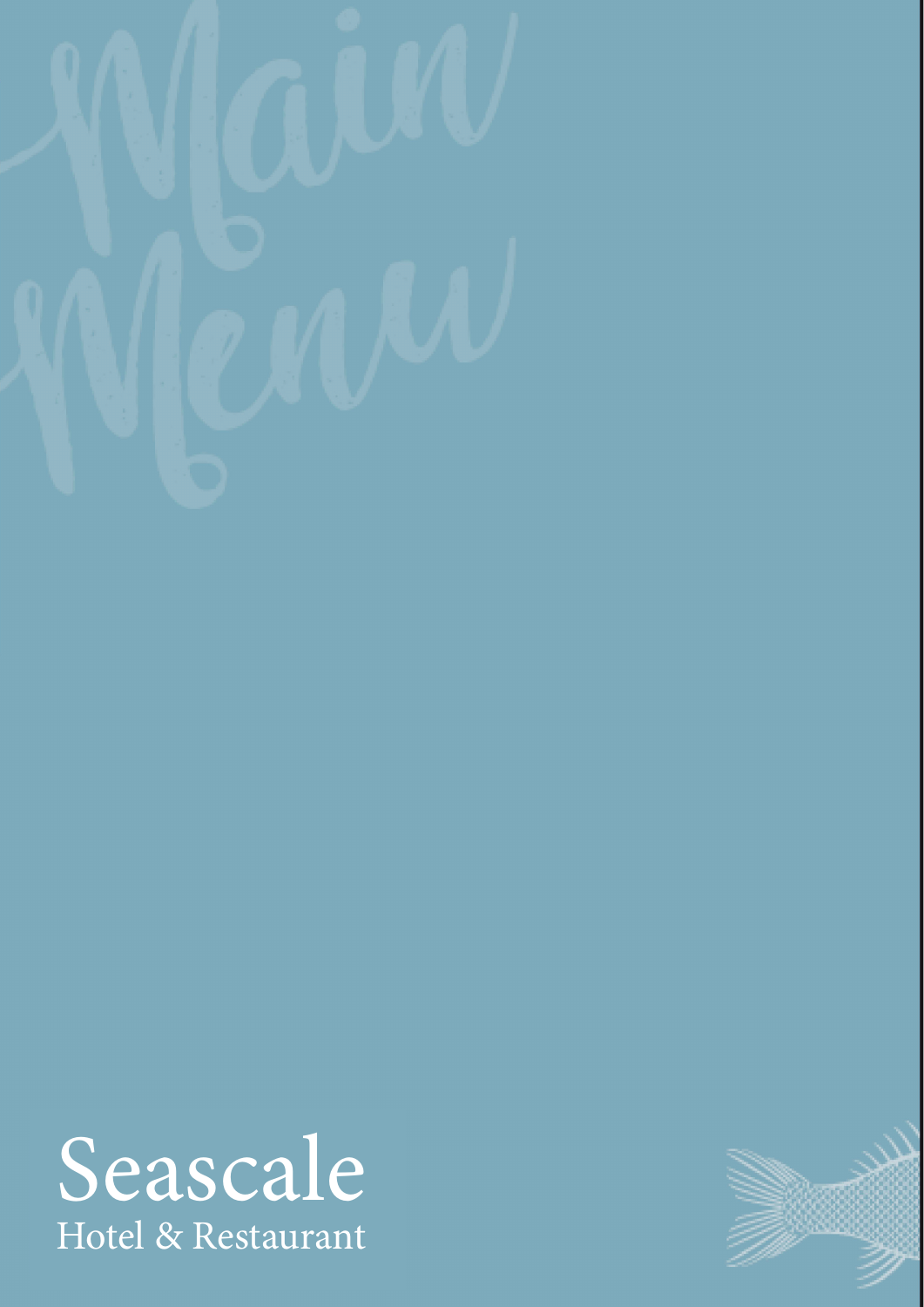#### *Starters*

| <b>Bolo do Caco</b><br>Small $\text{\pounds}4.95$ Large $\text{\pounds}5.75$<br>Served with garlic butter |        | <b>Deep Fried Calamari</b><br>Served with sweet chilli sauce or garlic mayo         | £8.95  |
|-----------------------------------------------------------------------------------------------------------|--------|-------------------------------------------------------------------------------------|--------|
| <b>Garlic Bread</b><br>French style                                                                       | £3.90  | <b>Avocado &amp; Prawns</b><br>Served with Marie Rose sauce                         | £8.95  |
| <b>Garlic Bread</b><br>Italian style                                                                      | £5.25  | <b>Tomato &amp; Mozzarella Salad</b><br>Served with basil dressing                  | £8.95  |
| <b>Tomato-Garlic Bread</b><br>Italian style with tomato sauce                                             | £5.75  | <b>Melon &amp; Parma Ham</b><br>A fan of melon served with parma ham                | £8.95  |
| <b>Garlic Bread Supreme</b><br>Italian style with cheese                                                  | £6.95  | <b>Cornetos of Smoked Salmon</b><br>Prawns wrapped in salmon with Marie Rose sauce  | £10.25 |
| <b>Chicken Goujons</b><br>Served with chilli sauce or garlic mayo                                         | £7.55  | <b>Gambas Cocktail</b><br>Served with avocado & Marie Rose sauce                    | £11.25 |
| Moule Marinière or À la Crème<br>Accompanied with French bread                                            | £8.95  | <b>Hot Crab Claws</b><br>Served with garlic butter                                  | £11.95 |
| <b>Garlic Mushrooms</b><br>Served with garlic butter on a bed of fried bread                              | £7.95  | <b>King Prawns</b><br>Served with garlic butter                                     | £11.95 |
| <b>Fish Cakes</b><br>Served with sweet chilli sauce or garlic mayo                                        | £7.95  | <b>Scallops</b><br>Wrapped in bacon & served with garlic butter                     | £11.95 |
| <b>Meats</b>                                                                                              |        |                                                                                     |        |
| <b>Spare Ribs</b><br>Served with chips and BBQ sauce                                                      | £14.25 | <b>Grilled Lamb Chops</b><br>Served with mint sauce $\mathfrak{S}$ Rosemary sauce   | £18.85 |
| <b>Filets of Pork à la Crème</b><br>Served with mushroom sauce                                            | £16.95 | Chicken à la Seascale<br>Breast of chicken topped with parma ham,                   | £19.25 |
| <b>Calves Liver</b><br>Served with bacon & onions                                                         | £17.95 | cheese, asparagus & mushroom sauce<br><b>Breast of Duck à L'Orange</b>              | £18.95 |
| Chicken à la crème<br>Breast of chicken topped with<br>mushroom sauce                                     | £17.95 | Served with orange sauce<br><b>Sirloin Steak</b><br>Served plain, au poivre or with | £19.95 |
| <b>Rib-Eye Steak</b><br>Served plain, au poivre or with<br>mushroom sauce                                 | £18.95 | mushroom sauce<br><b>T-Bone Steak</b><br>Served with mushroom & onion rings         | £21.95 |

All meat dishes are served with 2 sides, vegetables of the day, chips, salad, boiled or sauté potatoes

# *Fish*

| <b>Grilled Tuna Steak</b><br>Served with spicy tomato sauce | £17.95 | <b>King Prawns (6)</b><br>£20.95<br>Served with garlic butter                                         |
|-------------------------------------------------------------|--------|-------------------------------------------------------------------------------------------------------|
| <b>Filet of Jersey Plaice</b><br>Marinière or grilled       | £18.95 | <b>Coquilles St Jacques</b><br>£22.75<br>Served in scallops shells with mash potatoes,                |
| <b>Filet of Salmon</b><br>Served with tarragon sauce        | £18.25 | mushrooms, scallops, topped with grated cheese,<br>vegetables or salad                                |
| <b>Skate</b><br>Marinière with capers sauce                 | £19.25 | <b>Crab Thermidor</b><br>£22.75<br>Served with thermidor sauce, mash potatoes,<br>vegetables or salad |
| <b>Scallops</b><br>Wrapped in bacon & garlic butter         | £21.95 | <b>Filet of Sea Bass à La Seascale</b><br>£22.95<br>Served with noodles,                              |
| <b>Filet of Lemon Sole</b><br>Marinière or grilled          | £21.95 | king prawns & scallops                                                                                |

All fish dishes above are served with 2 sides, vegetables of the day, chips, salad, boiled or sauté potatoes

| Moules Marinière Or $\hat{A}$ La Crème £13.95<br>Accompanied with French bread and chips |        | <b>Scampi &amp; Chips</b><br>Served with garden peas & tartar sauce | £13.95 |
|------------------------------------------------------------------------------------------|--------|---------------------------------------------------------------------|--------|
| <b>Fish &amp; Chips</b><br>Served with mushy peas & tartar sauce                         | £13.85 | <b>Seafood Rice</b><br>King prawns, moules, squid & octopus         | £16.95 |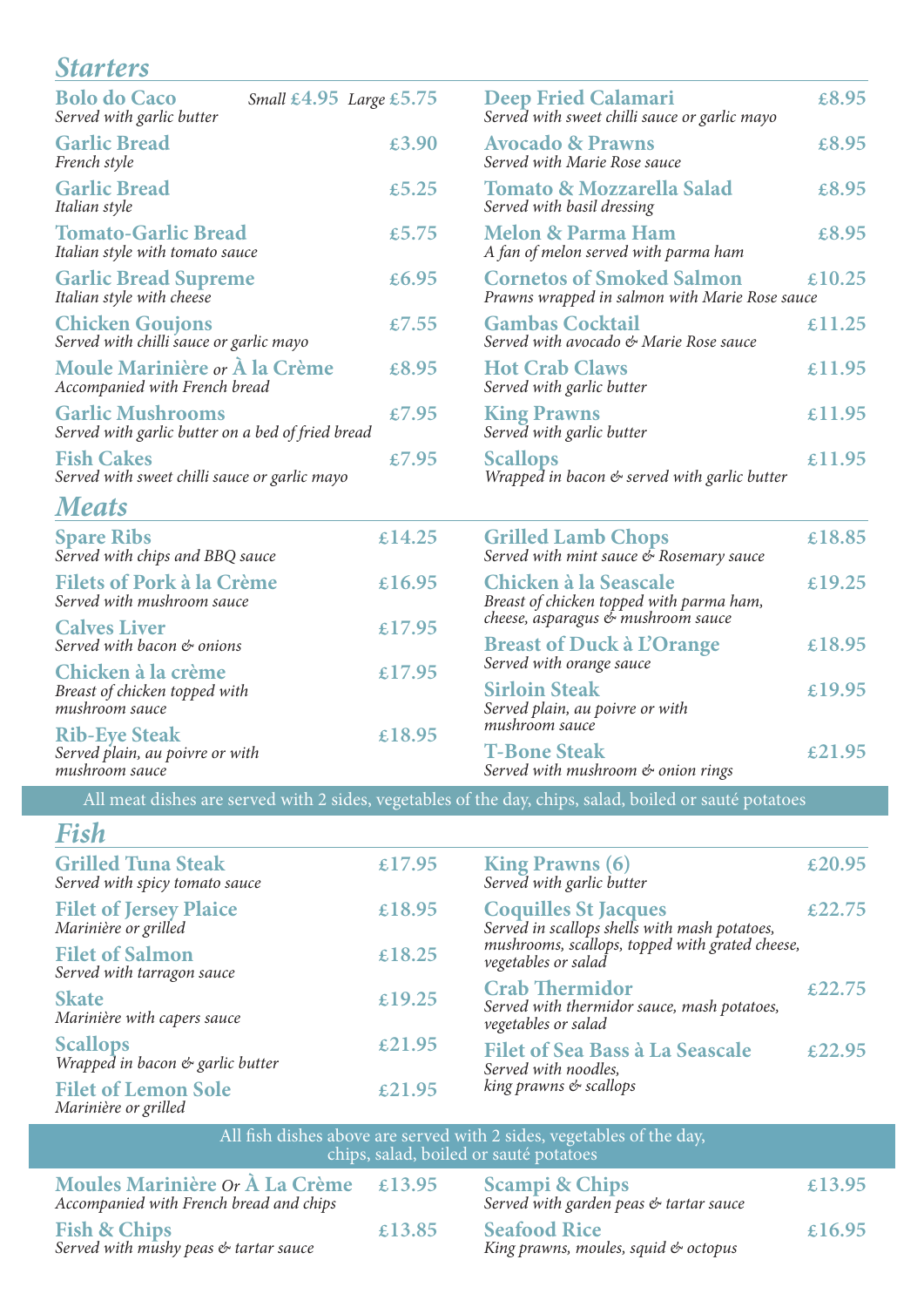| Curry                                                                                                           |        |                                                                                                                |                                                   |
|-----------------------------------------------------------------------------------------------------------------|--------|----------------------------------------------------------------------------------------------------------------|---------------------------------------------------|
| <b>Medium Chickpea Curry</b><br>Served with rice, mixed mini poppadums<br>and Indian condiment                  | £11.95 | <b>Medium Chicken Curry</b><br>Served with rice, mixed mini poppadums<br>and Indian condiment                  | £13.95                                            |
| <b>Sizzlers</b>                                                                                                 |        |                                                                                                                |                                                   |
| <b>Chicken Sizzler</b><br>Mildly spiced chicken strips sizzling on a<br>cast-iron platter with onions & peppers | £16.95 | <b>Prawn &amp; Scallops Sizzler</b><br>Mildly spiced, sizzling on a cast-iron platter<br>with onions & peppers | $\textcolor{blue}{\boldsymbol{\mathcal{L}}20.25}$ |
| <b>Beef Sizzler</b><br>$1.7 \cdot 1.1$ $1.1 \cdot 1.1$ $1.1 \cdot 1.1$                                          | £17.95 |                                                                                                                |                                                   |

*Mildly spiced beef strips sizzling on a cast-iron platter with onions & peppers*

All Sizzlers are served with rice or chips

#### *Portuguese Dishes*

| <b>Grilled Sardines</b>                                                                                                                                | £13.95                                                     | <b>Grilled or Poached Salted Cod</b>                                                                                                      | £19.25         |
|--------------------------------------------------------------------------------------------------------------------------------------------------------|------------------------------------------------------------|-------------------------------------------------------------------------------------------------------------------------------------------|----------------|
| Portuguese style<br>Picadinho à Portuguesa<br>Choice of beef or chicken marinated in herbs,<br>red wine & mustard                                      | £17.95                                                     | <b>Fish Espetada</b><br>Tuna fish, king prawns & scallops<br>served on a vertical skewer dripping<br>with garlic & herb butter            | $\pounds21.95$ |
| <b>Chicken Espetada</b><br>Tender chunks of chicken served<br>on a vertical skewer dripping<br>with garlic & herb butter                               | £18.95                                                     | <b>Scallops Espetada</b><br>Wrapped in bacon served on a<br>vertical skewer dripping with<br>garlic & herb butter                         | $\pounds22.95$ |
| <b>Beef Espetada</b><br>Tender chunks of beef served<br>on a vertical skewer dripping<br>with garlic $\overset{\leftrightarrow}{\diamond}$ herb butter | $\textcolor{blue}{\boldsymbol{\mathcal{L}}}\mathbf{21.75}$ | <b>Beef &amp; Prawn Espetada</b><br>Tender chunks of beef and prawns served<br>on a vertical skewer dripping with<br>garlic & herb butter | £22.95         |

All Portuguese dishes are served with a choice of 2 sides, chips, polenta, salad or rice

### *House Specials*

| <b>Burgers</b>                                                                    |        | <b>Salads</b>                                              |        |  |
|-----------------------------------------------------------------------------------|--------|------------------------------------------------------------|--------|--|
| Choice of beef or chicken burger<br>All served with chips and mixed salad garnish |        | <b>Chicken Caesar Salad</b><br>Fresh lettuce with chicken, | £11.65 |  |
| Plain                                                                             | £5.95  | croutons, caesar dressing<br>and Parmesan cheese           |        |  |
| <b>Cheese</b>                                                                     | £6.95  | <b>Avocado &amp; Bacon Salad</b>                           | €12.95 |  |
| <b>Cheese &amp; Onion</b>                                                         | £6.95  | Mixed salad topped with<br>avocado $\&$ crispy bacon       |        |  |
| Ham & Cheese                                                                      | £7.95  | <b>Crab Salad</b>                                          | £19.95 |  |
| <b>American Beef Burger</b><br>Bacon, onions, cheese & BBQ sauce                  | £10.25 | Served with Jersey Royal potatoes<br>(seasonal)            |        |  |
| <b>Oysters</b>                                                                    |        | <b>Half Lobster Salad</b>                                  | £19.95 |  |
| Fresh Oysters - 1/2 dozen                                                         | £10.25 | Served with Jersey Royal potatoes<br>(seasonal)            |        |  |
| Fresh Oysters - 1 dozen                                                           | £18.85 |                                                            |        |  |
|                                                                                   |        |                                                            |        |  |

#### *Side Orders*

| <b>Rice</b>            | £3,25                                                     | <b>Sauté Potatoes</b> | £3.85          |
|------------------------|-----------------------------------------------------------|-----------------------|----------------|
| <b>Boiled Potatoes</b> | £3.25                                                     | <b>Coleslaw</b>       | $\pounds$ 3.95 |
| <b>Chips</b>           | £3.50                                                     | <b>Side Salad</b>     | £4.75          |
| <b>Onion Rings</b>     | $\textcolor{blue}{\boldsymbol{\mathcal{L}}\mathbf{3.75}}$ |                       |                |

There is no service charge. All gratuties go to your waiter or waitress. An optional service charge of 10% will be added for parties of 10 or more. Please pay your waiter or waitress at the table. We hope that you have enjoyed your meal. Your comments will be welcomed by our director. We accept the following in addition to cash: Amex, Mastercard, Visa, Switch & Cheque with a valid bankers card. All prices are inclusive of G.S.T